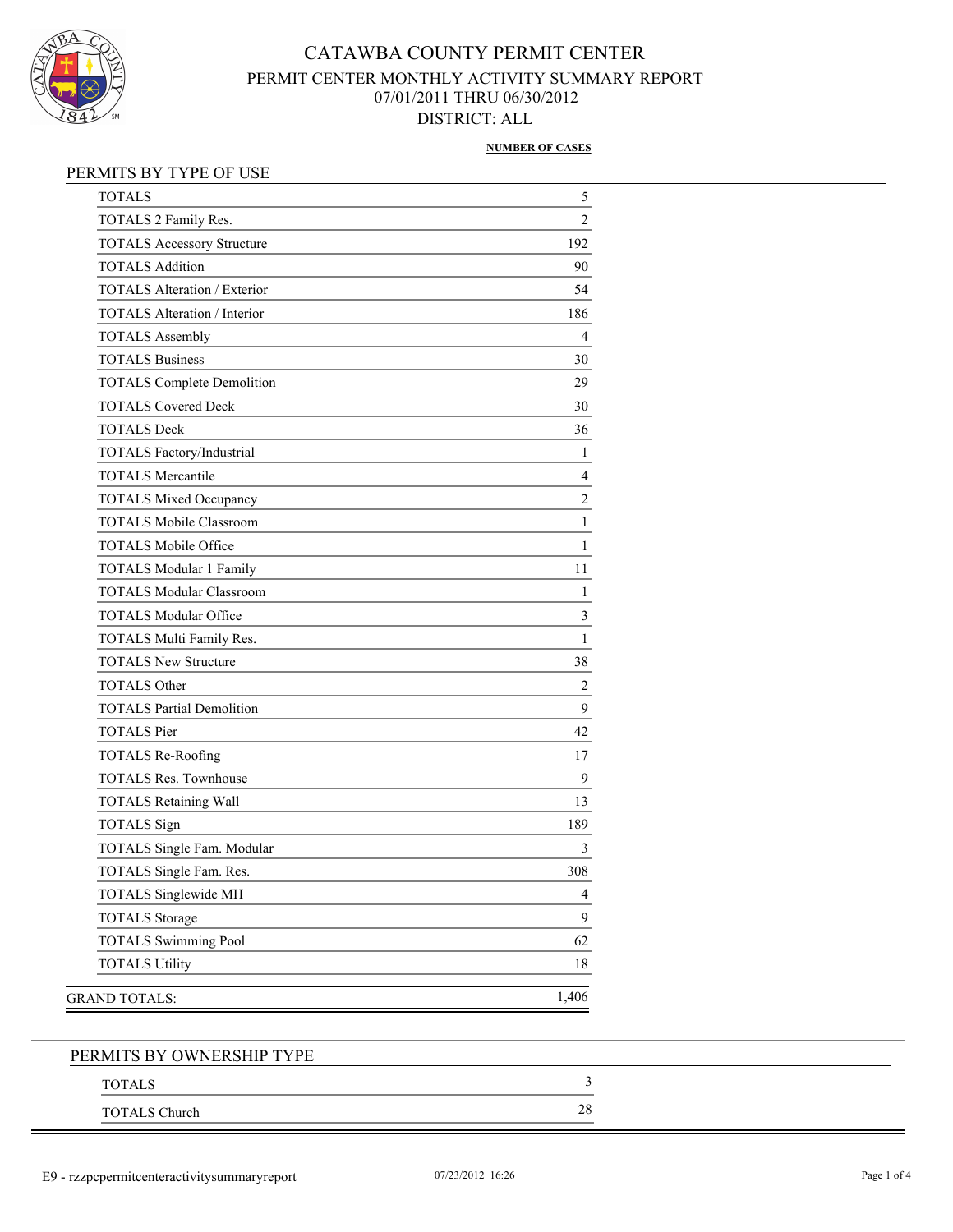

|                                          | <b>NUMBER OF CASES</b> |
|------------------------------------------|------------------------|
| <b>TOTALS Commercial</b>                 | 42.2                   |
| <b>TOTALS</b> Government                 | 68                     |
| <b>TOTALS</b> Industrial/Factor          | 19                     |
| <b>TOTALS Residential (Multi-Family)</b> |                        |
| <b>TOTALS Residential (Private)</b>      | 852                    |
| <b>TOTALS</b> Residential Single Family  | 13                     |
|                                          |                        |
| GRAND TOTALS:                            | 1.406                  |
|                                          |                        |

### PERMIT ISSUED

| <b>TOTAL Building ISSUED</b>    | 1,221 |
|---------------------------------|-------|
| <b>TOTAL Electrical ISSUED</b>  | 2,853 |
| <b>TOTAL Mechanical ISSUED</b>  | 2,118 |
| <b>TOTAL Mobile Home ISSUED</b> | 80    |
| <b>TOTAL Plumbing ISSUED</b>    | 715   |
| <b>TOTAL Safety ISSUED</b>      | 213   |
| <b>TOTAL Sign ISSUED</b>        | 190   |
| <b>TOTAL TPI ISSUED</b>         |       |
| TOTAL PERMITS ISSUED:           | 7.397 |

Number of Violation cases entered for Building Inspections

| <b>CAPITAL FEES BY FEE TYPE</b>               |    |
|-----------------------------------------------|----|
| TOTAL 1" Water Connection/Tap Fee             |    |
| TOTAL 1" Water Connection/Tap Fee - 50%       |    |
| TOTAL 3/4" Water Connection/Tap Fee           | 3  |
| <b>TOTAL Residential Water Connection Fee</b> | 14 |
| <b>GRAND TOTAL</b>                            | 19 |
|                                               |    |

## PLAN REVIEW TOTALS SUMMARY

| <b>TOTALS Express Plan Review</b>  |     |  |
|------------------------------------|-----|--|
| <b>TOTALS Standard Plan Review</b> | 532 |  |
| <b>GRAND TOTALS:</b>               | 535 |  |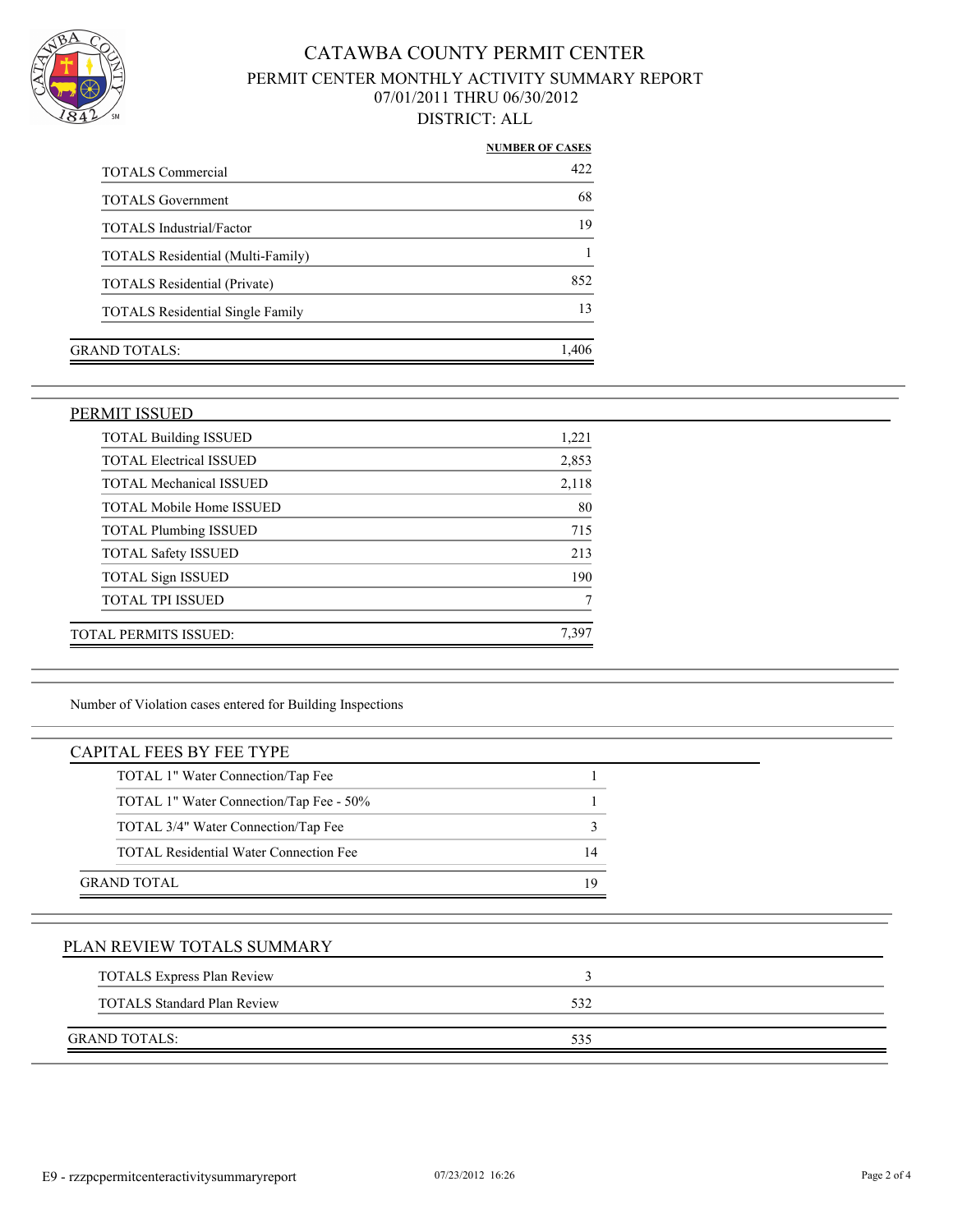

**NUMBER OF CASES**

|                                                | NUMBER OF CHOIC |
|------------------------------------------------|-----------------|
| PERMITS PLANNING & ZONING                      |                 |
| TOTALS Zoning Authorization (NR)               | 61              |
| TOTALS Zoning Authorization (R)                | 438             |
| <b>GRAND TOTALS:</b>                           | 499             |
| FIRE MARSHAL'S OFFICE                          |                 |
| <b>TOTALS Fire Construction</b>                | 20              |
| <b>GRAND TOTALS:</b>                           | 20              |
| Maximum Occupany Certificates Issued           |                 |
| PERMITS BY WORK CLASS FOR ENVIRONMENTAL HEALTH |                 |
| <b>TOTALS Abandonment</b>                      | 18              |
| <b>TOTALS Building Permit Related</b>          | 14              |
| <b>TOTALS Client Request</b>                   | $\overline{2}$  |
| <b>TOTALS</b> Expansion                        | 90              |
| <b>TOTALS New Septic</b>                       | 421             |
| <b>TOTALS New Well</b>                         | 66              |

| TOTALS New Septic         | 42 I  |
|---------------------------|-------|
| <b>TOTALS New Well</b>    | 66    |
| <b>TOTALS Other</b>       | 294   |
| <b>TOTALS Repairs</b>     | 171   |
| <b>TOTALS</b> Replacement | 21    |
| GRAND TOTALS:             | 1.097 |

## PERMIT TYPES ENVIRONMENTAL HEALTH

| 1 DAYIH 1 1 1 1 DQ DI V HAQI WIDI VI IDI IDI ID I II                                                                                                            |                  |             |  |
|-----------------------------------------------------------------------------------------------------------------------------------------------------------------|------------------|-------------|--|
| <b>TOTALS</b> Authorization to Construct<br><b>TOTALS Existing System</b><br><b>TOTALS</b> Improvement<br><b>TOTALS Operations Permit</b><br><b>TOTALS Well</b> | 249              |             |  |
|                                                                                                                                                                 | 16<br>509<br>218 |             |  |
|                                                                                                                                                                 |                  |             |  |
|                                                                                                                                                                 |                  |             |  |
|                                                                                                                                                                 | 105              |             |  |
| <b>GRAND TOTALS:</b>                                                                                                                                            | 1,097            |             |  |
| Number of Water Sample Applications Processed                                                                                                                   |                  |             |  |
| Number of complaints entered for Environmental Health                                                                                                           | 230              |             |  |
| Number and amount of swimming pool fees assessed                                                                                                                | 63               | \$11,417.42 |  |
| Number and amount of tattoo artist permits issued                                                                                                               | 16               | \$3,600.00  |  |
| EROSION & SEDIMENT CONTROL                                                                                                                                      |                  |             |  |
| TYPE TOTALS Erosion Control (C)                                                                                                                                 | 18               |             |  |
| TYPE TOTALS Erosion Control (R)                                                                                                                                 |                  |             |  |
| <b>GRAND TOTALS:</b>                                                                                                                                            | 19               |             |  |